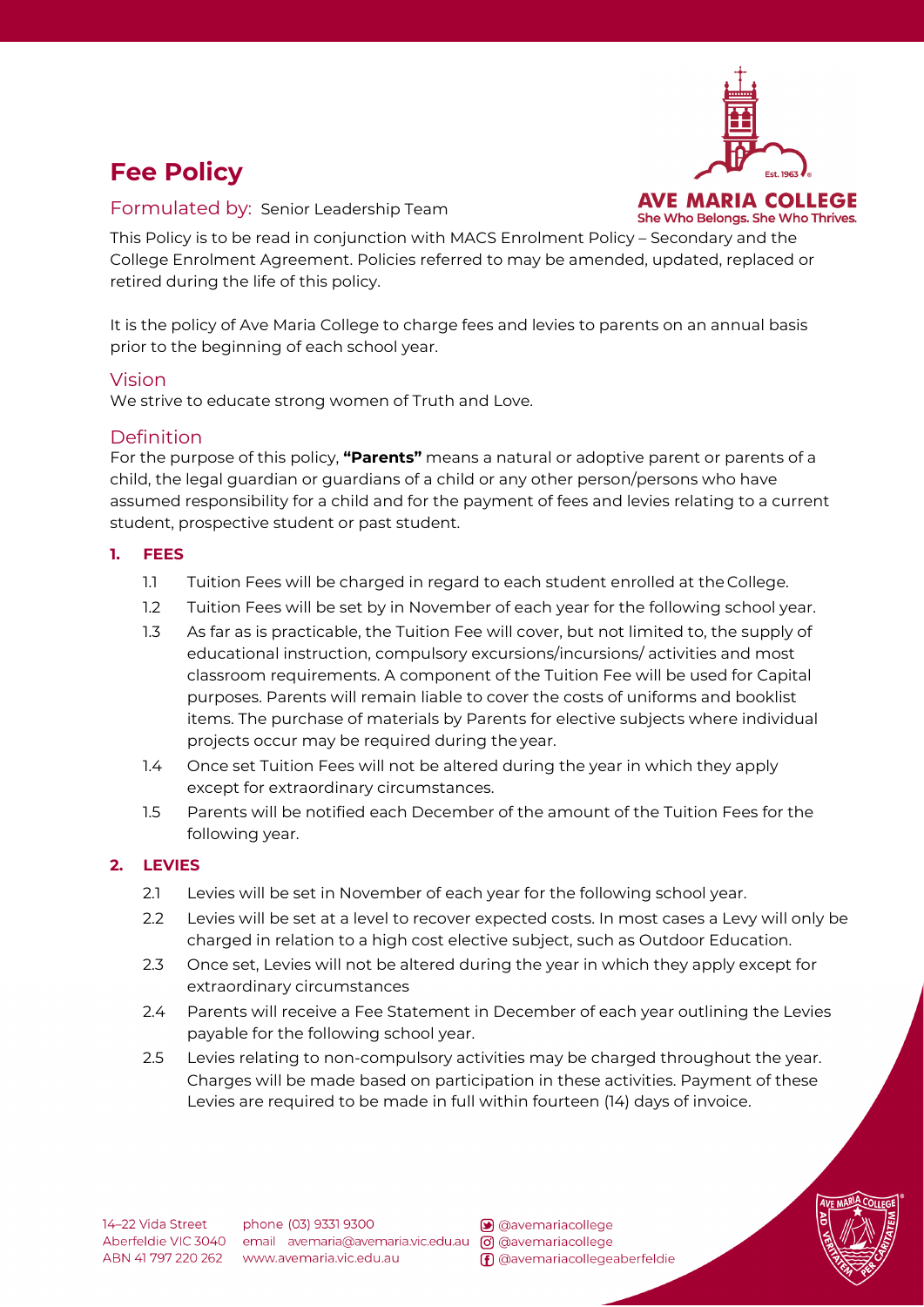2.6 Where a student is enrolled in VET/VCAL subject conducted by an external institution, the College will pass on any charge it receives in relation to this course. If a rebate is receivable by the College from the Catholic Education Commission of Victoria in relation to this external course, the amount of this rebate will be passed on and credited against the Parents account

# **3. DISCOUNTS**

## **3.1 Multiple Concurrent Enrolments**

- 3.1.1 A discount of 15% applies for the second child concurrently enrolled at the College.
- 3.1.2 A discount of 25% applies for any additional children concurrently enrolled in the College.
- 3.1.3 The discount for multiple concurrent enrolments applies to Tuition Fees only.

# **3.2 Early Settlement**

An early settlement discount is offered to Parents who pay in full the total amount invoiced for the year's fees and levies by the conclusion of the first full week of the school year. The rate of discount applicable will be determined and communicated with Parents at the time of the annual accounts being distributed. This discount will be calculated based on the Tuition Fee component of the account only

# **3.3 Financial Support**

A discount of an amount as determined annually will be given in regard to each student where the parent/s hold a valid Australian Health Care Card or Pension Concession Card and have successfully applied for the Camp, Sport and Excursions Fund.

Where parents approach the College stating financial hardship, the **Financial Hardship Assistance Protocol**, of the College, is to be used.

In cases of extreme hardship, the Principal at their discretion, may elect to issue a bursary. The amount and period covered by this bursary will be nominated by the Principal.

# **4. PAYMENT OF FEES AND LEVIES**

- 4.1 By signing the College Enrolment Agreement Secondary, each signatory agrees that they are both jointly and severally responsible for the timely payment of all fees and levies charged during the enrolment of their daughter at the College.
- 4.2 Parents are required to enter into either a direct debit agreement or a standing credit card authority.
	- 4.2.1 This amount authorized will need to cover all known charges for the year.
	- 4.2.2 Full payment is to be achieved by end of each year.
	- 4.2.3 Parents electing to pay fees in full at the commencement of the school year are exempt from this requirement.
	- 4.2.4 Parents seeking to make payments by means other than by Direct Debit or a Standing Credit Card Authority will need to consult with the Business Manager forapproval.
	- 4.2.5 The payment of Fees and Levies by Cash will no longer be accepted.
- 4.3 Where Parental circumstances change and a change in the responsibility for the payment of future fees and levies occurs,



avemariacollege (F) @avemariacollegeaberfeldie

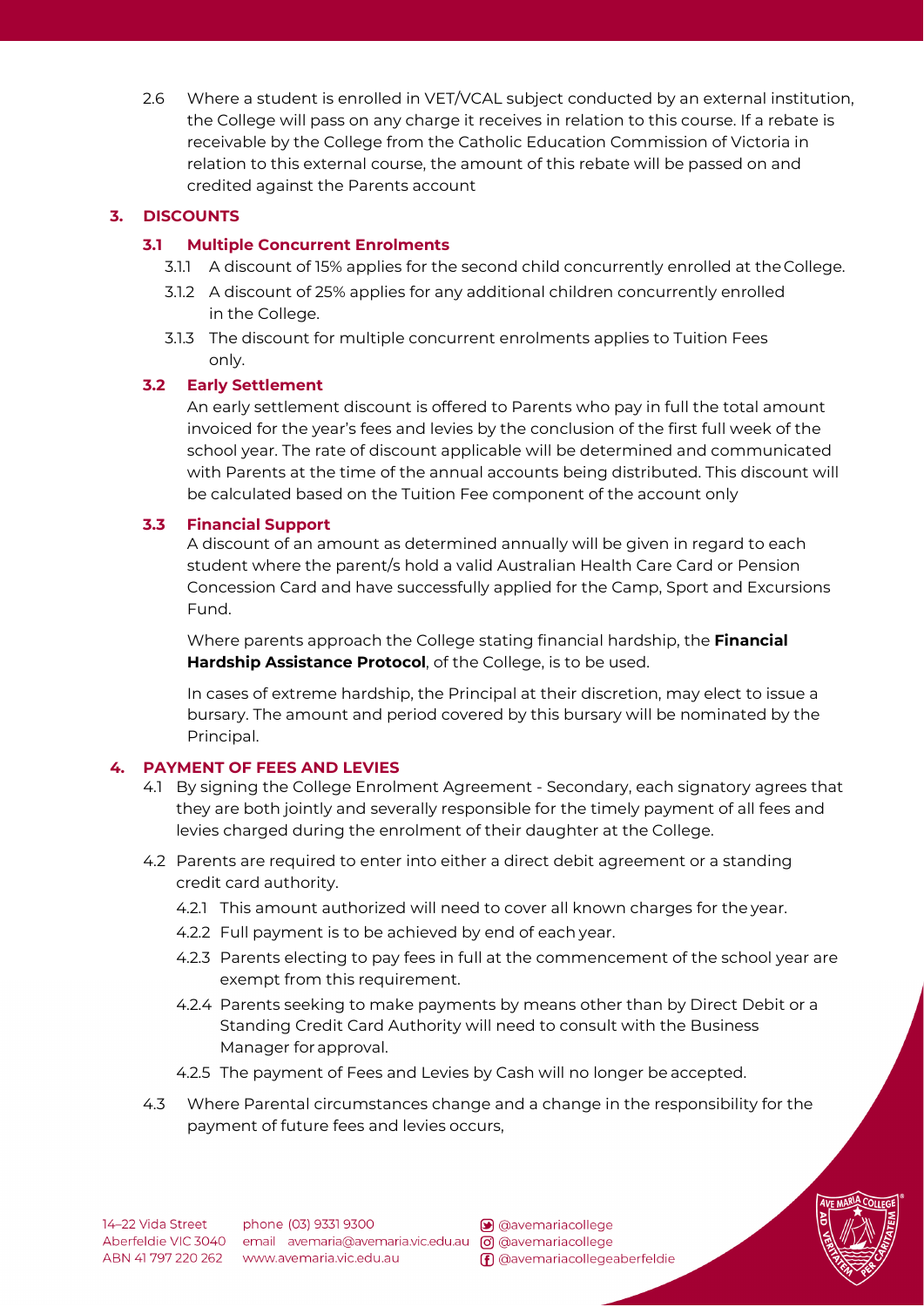- 4.3.1 The College must be notified in writing, using the proforma obtainable from the College.
- 4.3.2 The effective date of this change must be clearly stated.
- 4.3.3 The change must be authorized, where practicable, by each party responsible for the payment of past and/or future Fees and Levies.
- 4.3.4 The change in responsibility for future Fees and Levies will come into effect upon the acceptance of the change, in writing, by the College Principal or the BusinessManager.
- 4.3.5 Where past Fees and Levies are assigned to one party, other than as a result of a court order of which the College is party to, this assignment does not remove the right of the College to seek payment from any party who was responsible for the payment of fees and levies at the time the charge was incurred.
- 4.3.6 Where there are no current students at the College and fees and levies remain outstanding, the parties responsible for the payment of these amounts are required to enter into a payment plan. Payments are to be made at least monthly, over a period of time as agreed with the Business Manager. This agreement will be formally approved by the Principal.
- 4.3.7 The College reserves the right to pursue the payment of any outstanding fees and levies through alternative means, including legal action, if acceptable arrangements cannot be agreed to with the Fee Payer/s.
- 4.3.8 Any amount being held in the Family Loan Scheme will be offset against the oldest debt at the time the College notifies acceptance of the change as per 4.3.4. Where there are no outstanding fees or levies, the amount held in the Family Loan Scheme will be treated as per the advice received on the proforma used in clause 4.3.1 and will continue to be held for the duration of the enrolment at the College.

# **5. EXTRA CURRICULAR ACTIVITIES**

- 5.1 A student applying to be accepted in an extra-curricular activity / tour which incurs costs when outstanding fees/levies exist, either for a prior year and/or arrears for the current year, cannot participate.
- 5.2 Where a student has been accepted into an extra-curricular activity / tour and the parent then fails to continue to meet their fee obligations, the College reserves the right to review the students on-going participation in that activity / tour. The impact on the College of any action it takes in this regard will be cost natural to the College.

## **6. FAMILY LOAN SCHEME**

- 6.1 Upon acceptance of an offer for enrolment at the College, Fee Payers will be required to pay an amount for each student into the Family Loan Scheme.
- 6.2 This amount will be held by the College on an interest free basis for the duration of the student's enrolment at the College.
- 6.3 The amount of this interest free loan to the College will be set in November of each year, applicable for the following year.
- 6.4 The College reserves the right to withdraw an offer of enrolment where payment of the amount required in relation to the Family Loan Scheme is not received by the due date.
- 6.5 Amounts held in the Family Loan Scheme relating to a student who is leaving



avemariacollege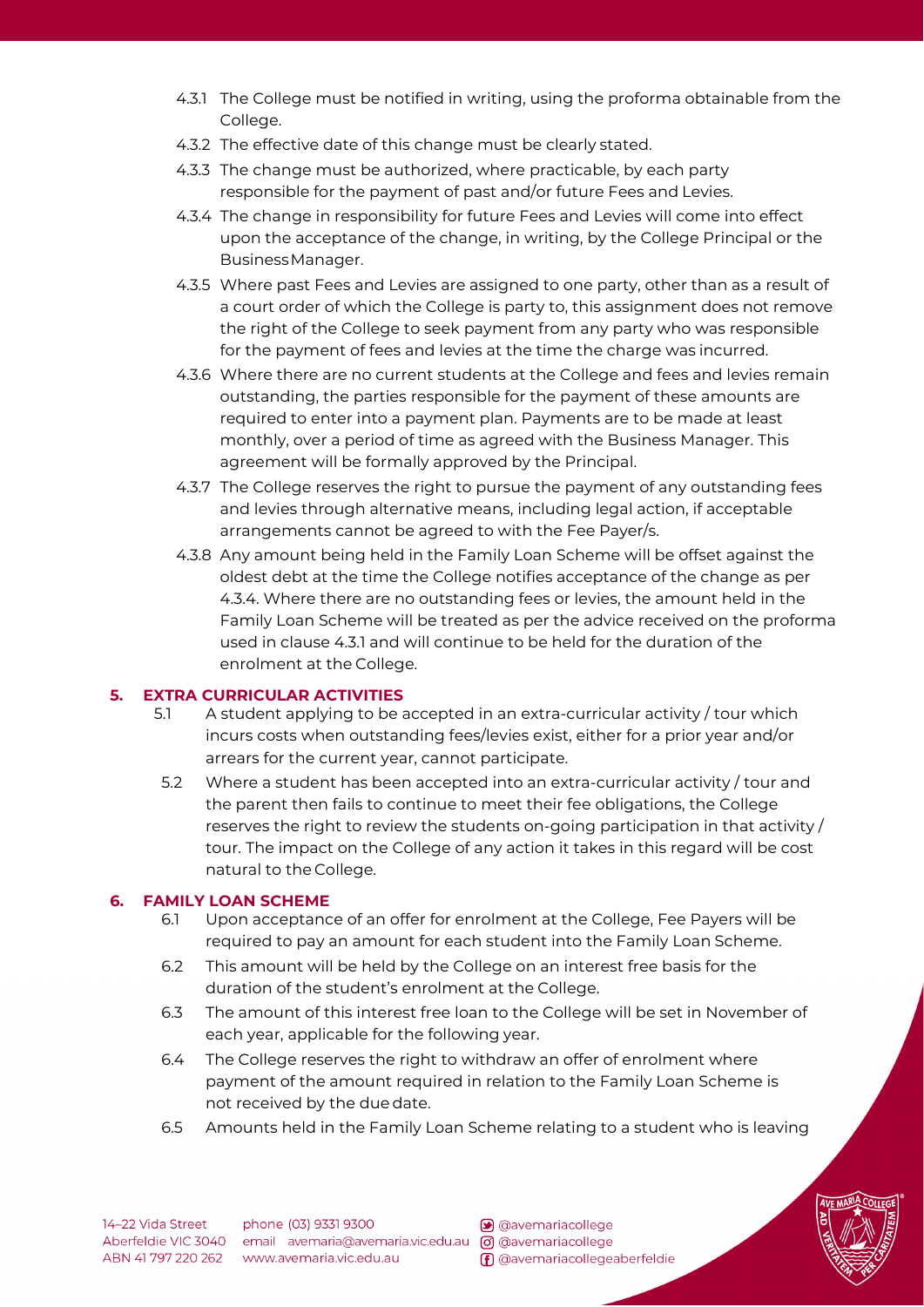the College, will be offset against any outstanding account relating to the departing student at the time of departure.

6.6 Amounts held in the Family Loan Account relating to a Year 12 student, will be offset against any outstanding account as at 31 October in the year of completing Year 12.

# **7. ENROLMENT FEE**

- 7.1 The College will charge an *Enrolment Confirmation Fee* at the time that an offer of enrolment is made. The amount of this fee will be set in November of each year, applicable for enrolment offers made in the following year. (see also Section 12)
- 7.2 The amount of this fee will be credited to each Parent's account/s upon the commencement of the student/s at the College.

## **8. CONFIRMATION OF RETURN FEE**

- 8.1 All students are enrolled at the College from the date of acceptance of the enrolment offer until the end of Year 12.
- 8.2 An annual *Confirmation of Return Fee* is included in the Tuition Fee for students in years 7 to 11.
- 8.3 A *Confirmation of Return Form* will be sent to Parents in August each year. This form will be required to be returned to the College no later than the start of term four in regard to each student enrolled in Years 7 - 11 of the current year.
- 8.4 The amount of this fee will be set in November of each year, applicable for the following year.
- 8.5 The amount of this fee will be credited against the following year's fees upon the student/s recommencing their studies in the following year.
- 8.6 Where notice of withdrawal is provided in accordance with this Policy (see Section 12) the *Confirmation of Return Fee* will be credited / refunded.

## **9. STUDENTS COMMENCING DURING TERM**

- 9.1 Students commencing at Ave Maria College mid-term will be required to pay full fees for that term where the term is half complete or less.
- 9.2 Where the term is more than half-complete, pro rata fees will be charged on a weekly basis for that term.
- 9.3 Full fees will be applicable for any remaining terms for that year. All levies will be charged as per clause 9.1 and 9.2.

## **10. PROLONGED PERIODS OF ABSENCE**

Special arrangements for periods of absence greater than 18 weeks will be determined on an individual basis, following consultation with the Principal. Any outstanding fees or levies that exist at the time of commencing a period of prolonged absence are expected to be paid in full before the period of prolonged absence commences, unless prior arrangements have been made with the Business Manager and approved by the Principal.

## **11. EXCHANGE STUDENTS**

- 11.1 Ave Maria College is supportive of International Exchange Student Programs.
- 11.2 The determination of tuition fees will be considered on a case by case basis. Exchange students will be expected to contribute towards the costs of excursions and camps and for any elective activities that they are to participate in.

14-22 Vida Street

phone (03) 9331 9300 Aberfeldie VIC 3040 email avemaria@avemaria.vic.edu.au [o] @avemariacollege ABN 41 797 220 262 www.avemaria.vic.edu.au

avemariacollege (F) @avemariacollegeaberfeldie

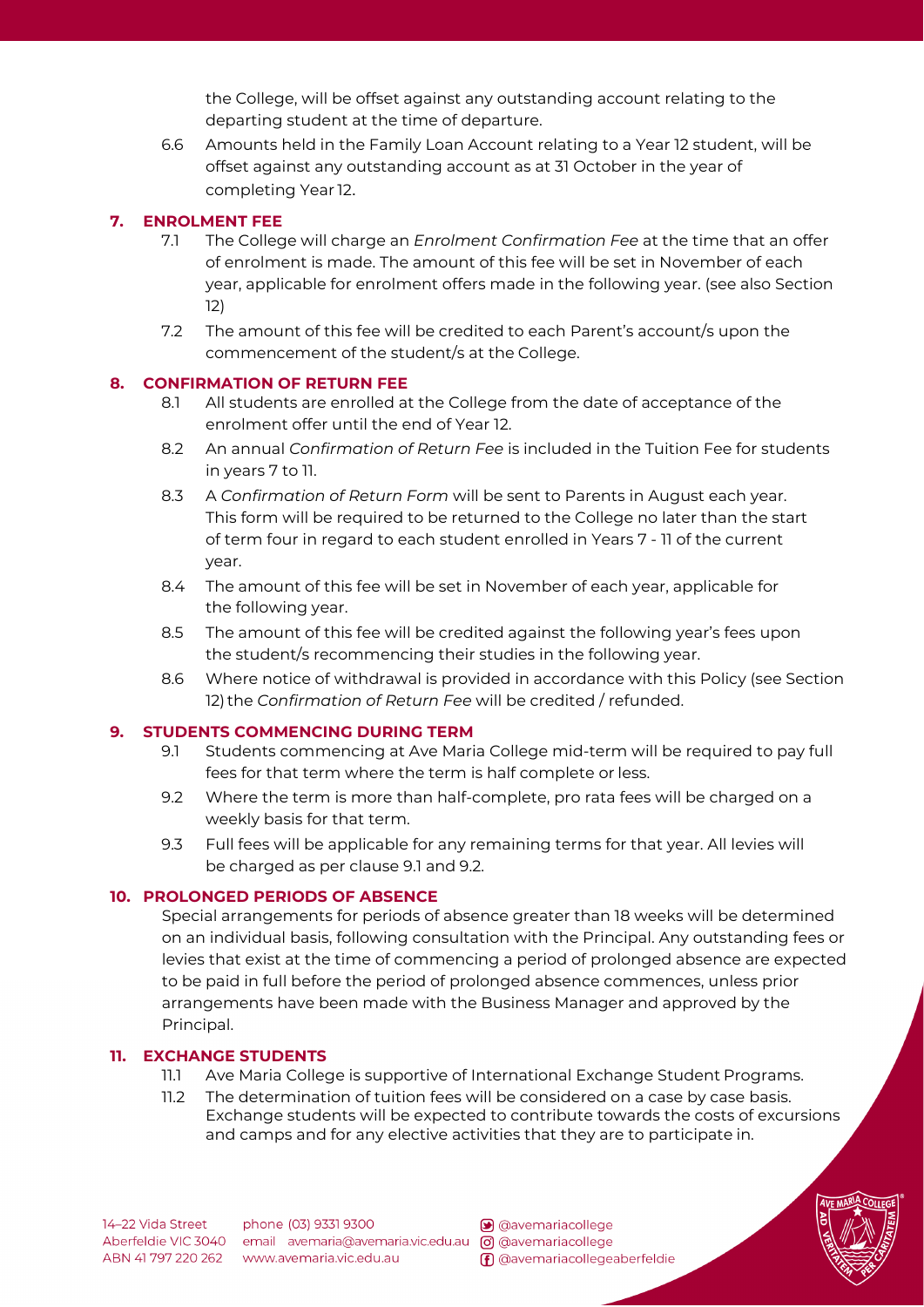- 11.3 Students from Ave Maria College embarking on an Exchange Student Program
	- 11.3.1 Will be charged a holding deposit, equivalent to 25% of the annual Tuition Fee. The holding deposit will be credited against the Fee Payer's account upon the return of the student to the College.
	- 11.3.2 The student's place at Ave Maria College will be guaranteed on her return:
		- a. Subject to all outstanding fees or levies at the time of this period of exchange being paid in full prior to the student leaving the College, unless prior arrangements have been made with the Business Manager and approved by the Principal
		- b. On the condition that the exchange does not exceed twelve months, and the student does not remain overseas in excess of the period of theexchange.
	- 11.3.3 One term's notice will be required if the student elects not to return to the College at the conclusion of the exchange period. An Exit Fee will be charged where insufficient notice is received by the College.

#### **12. STUDENTS EXITING BEFORE COMPLETION OF YEAR 12**

The College bases its staffing and other related educational expenses on the student population as indicated by the Confirmation of Return forms received at the beginning of Term Four each year. In addition to Confirmation of Return the College also relies on the Confirmation of Acceptance of new enrolments that it has received.

Where a student exits the College mid-term, or where an enrolment offer has been accepted by a Parent/s and then the applicant is withdrawn prior to commencing at the College, or a Confirmation of Return has been submitted and later withdrawn, it cannot be assumed that another student is waiting to fill the position. The College is committed to its annual expenditure and cannot reasonably consider refunds in these cases.

- 12.1 For new enrolments, where a position is accepted and at a later date this acceptance is revoked prior to commencing at the College, the amount paid in relation to the Enrolment Fee and the amount paid to the Family Loan Scheme shall be forfeited to the College. The Principal may at their discretion, elect to refund part or the whole of the amount held in the Family Loan Scheme. The Principal will need to take into account the circumstances of the withdrawal, the likelihood of the vacancy being filled in the short term (4 weeks) and the costs borne by the College in the administration of the enrolment process.
- 12.2 For existing students a minimum of ten weeks' notice, wholly within school term, in writing advising of the last day in attendance at the College is required.
	- 12.2.1 In the absence of such notice, an Exit Fee equal to one quarter of a full year's fees will be required to be paid.
	- 12.2.2 The Exit Fee will be charged on a pro-rata basis where a reduced period of notice is given prior to the student's departure from the College.
	- 12.2.3 There will be no refund for extra-curricular activities or for external charges relating to VET or VCAL.
	- 12.2.4 No proportion of the current term's fees and levies will be reimbursed.
	- 12.2.5 No refund will be given for any elective activities which have already been undertaken by the student, or for any resources issued.
	- 12.2.6 A credit will be issued for elective levies relating to those activities which have not yet been accessed or for resources not yet issued.
	- 12.2.7 The College reserves the right to transfer any funds held in the Family Loan Scheme relating to the exiting student to offset any outstanding account.
	- 12.2.8 The Principal, at their discretion, may elect to reduce or waive the exit

14-22 Vida Street

phone (03) 9331 9300 Aberfeldie VIC 3040 email avemaria@avemaria.vic.edu.au @ @avemariacollege ABN 41 797 220 262 www.avemaria.vic.edu.au

avemariacollege

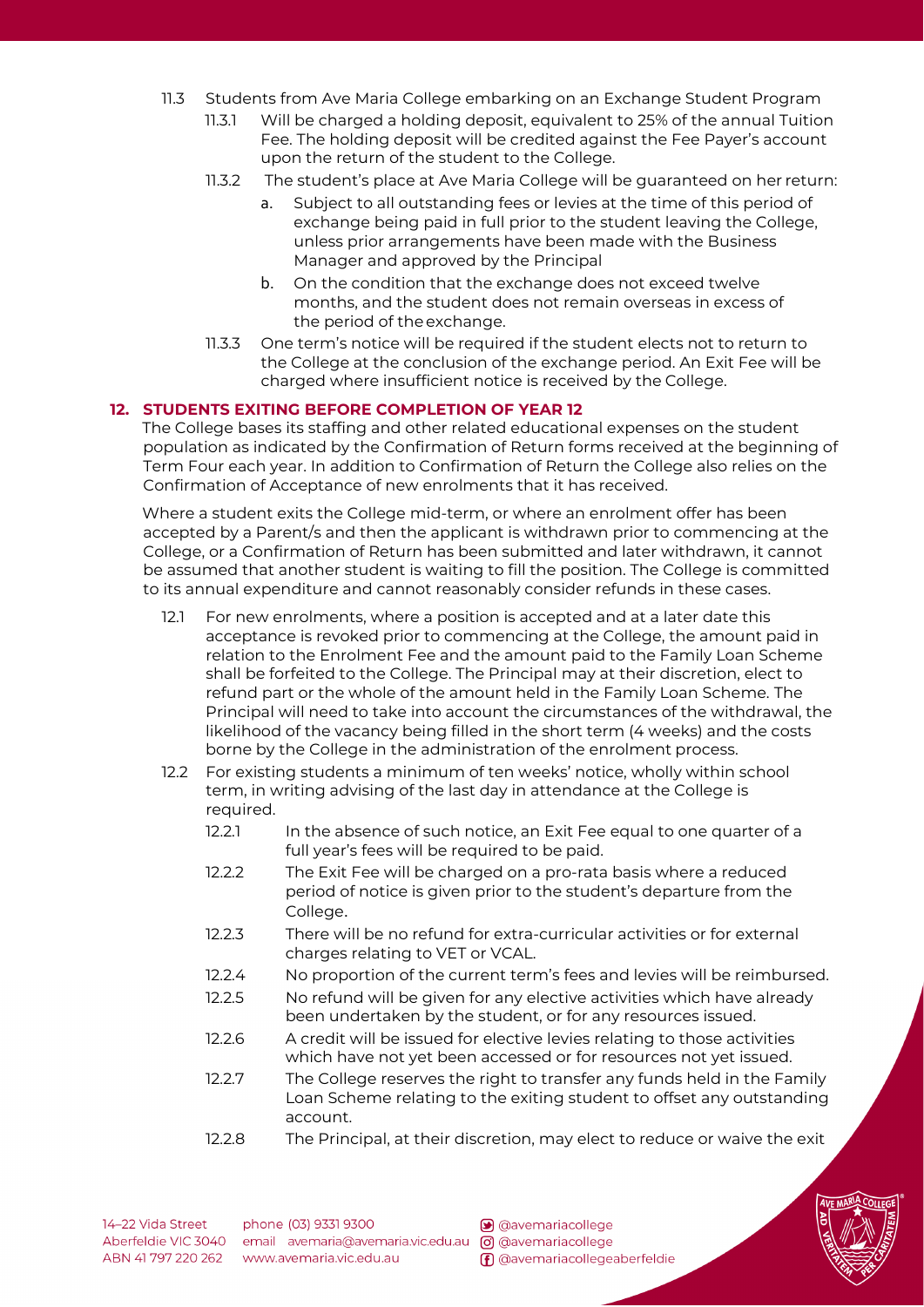fee, after taken into account the circumstances of the withdrawal, the likelihood of the vacancy being filled in the short term (4 weeks) and the costs borne or committed to by the College.

12.2.9 Parents may appeal to the Principal in writing should they believe that their circumstances are exceptional.

#### **13. COLLECTION GUIDELINES**

- 13.1 Parents acknowledge their obligation to pay fees and levies, as charged, for the provision of educational services to their daughter/s and to adhere to the policies of the College when they sign the Enrolment Application Form. Parents commit to pay fees and levies when they sign the Enrolment Acceptance Form.
- 13.2 Normal terms of payment are quarterly in advance. Quarterly instalments are due by 4.00 pm on the Friday of the first full week of each term. The College also offers the option to enter into an approved payment scheme on a weekly, fortnightly or monthly basis.
- 13.3 The full amount of the year's fees and levies will be shown on the initial account.
- 13.4 Amounts payable in connection with charges for extra-curricular activities, noncompulsory events, the supply of non-standard materials or the reimbursement to the College for lost or damaged equipment, will be charged as necessary. Payment for these charges will required within fourteen days of the invoice being issued unless otherwise stated on theinvoice.
- 13.5 The Business Manager will monitor the payment of fees and levies and make contact with Parents when they fail to meet their obligations.
- 13.6 Payments made against accounts will be applied to the oldest outstanding amount.

## **14. STANDARD COLLECTION PROCEDURE**

The fee collection process is as follows:

- 14.1 In December of each year, the College will forward to Parents an invoice/statement for the following year.
- 14.2 A message reminding Parents to contact the College if there are difficulties meeting fee and levy payments will be included on each statement.
- 14.3 Parents with an outstanding balance will be issued a statement no less than once a term, showing the outstanding balance as at that point of time.
- 14.4 If payment is not received, contact will be made with the Parents.
- 14.5 In the absence of a suitable response the matter will be forwarded to a collection agency.
- 14.6 Legal processes may be used to recover money owing if all other collection procedures fail. The College reserves the right to recover legal costs incurred in the course of recovering outstanding debts.

## **15. SPECIAL CIRCUMSTANCES – FINANCIAL HARDSHIP**

A reduction in the amount of Tuition Fees payable due to financial hardship may be considered upon receipt of a formal written application/statutory declaration from the Parents using the College standard application form. Application forms are available upon request from the Finance Office.

Supporting documentation must be included with the application.

- 15.1 Any application received without a complete and executed statutory declaration will be declined. The statutory declaration must be signed by all parties to the account.
- 15.2 The Principal and the Business Manager will meet to consider each application on its individual merits taking into account:
	- 15.2.1 Data available regarding past payment practices, discounts received and support the family may have given the College by other means, e.g. Canteen, College functions and events.



phone (03) 9331 9300 Aberfeldie VIC 3040 email avemaria@avemaria.vic.edu.au [o] @avemariacollege ABN 41 797 220 262 www.avemaria.vic.edu.au

avemariacollege